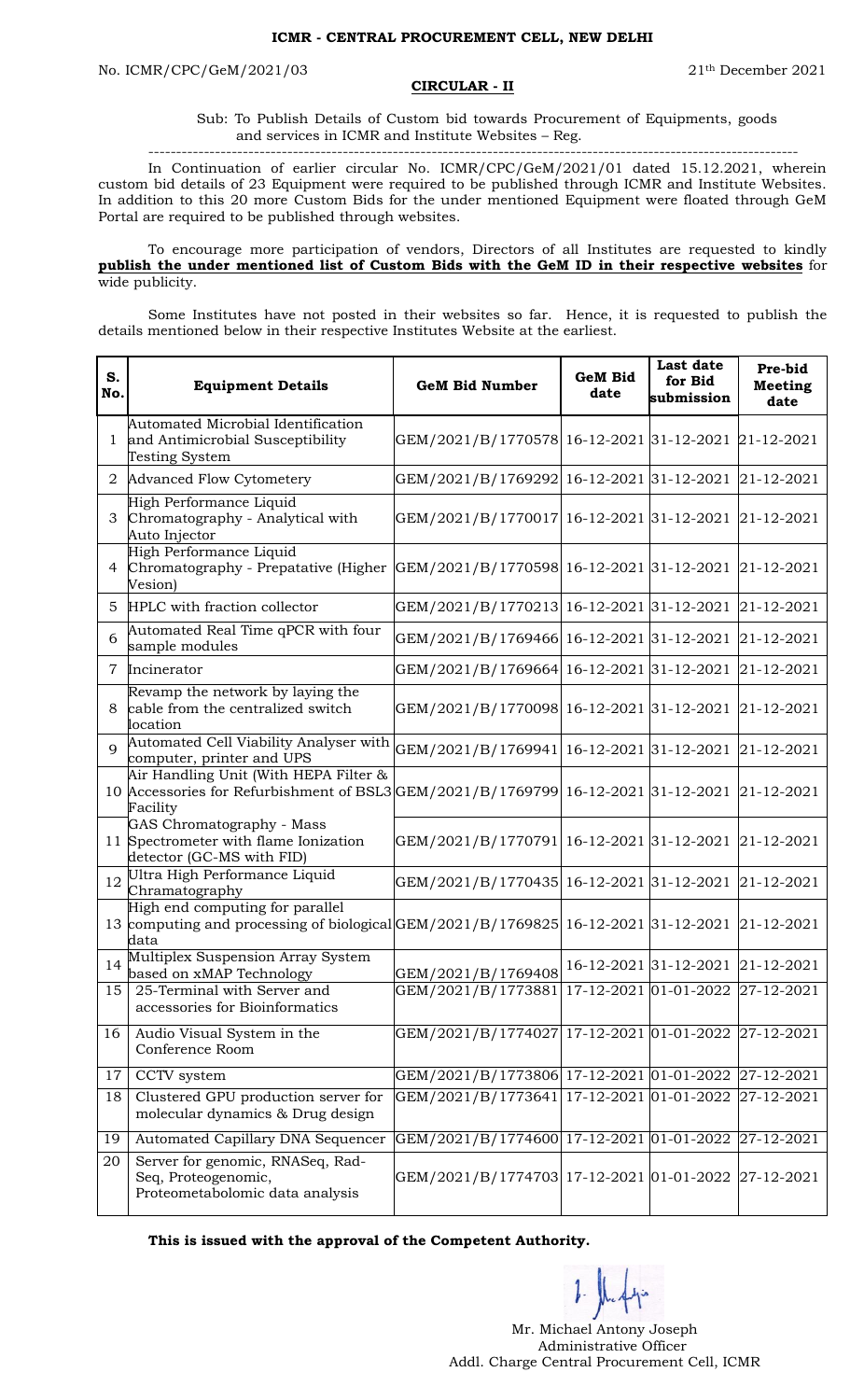To Directors of all ICMR Institutes

Copy to:

- (1) PS to DG/Sr. DDG(A)/Sr. FA
- (2) DDG (A)
- (3) ADG (A)/ ADG (F)
- (4) Dr. L.K. Sharma, Scientist "E" soft copy of the same has been mailed at your email ID [\(Sharma.lk@icmr.gov.in\)](mailto:Sharma.lk@icmr.gov.in) for website upload.